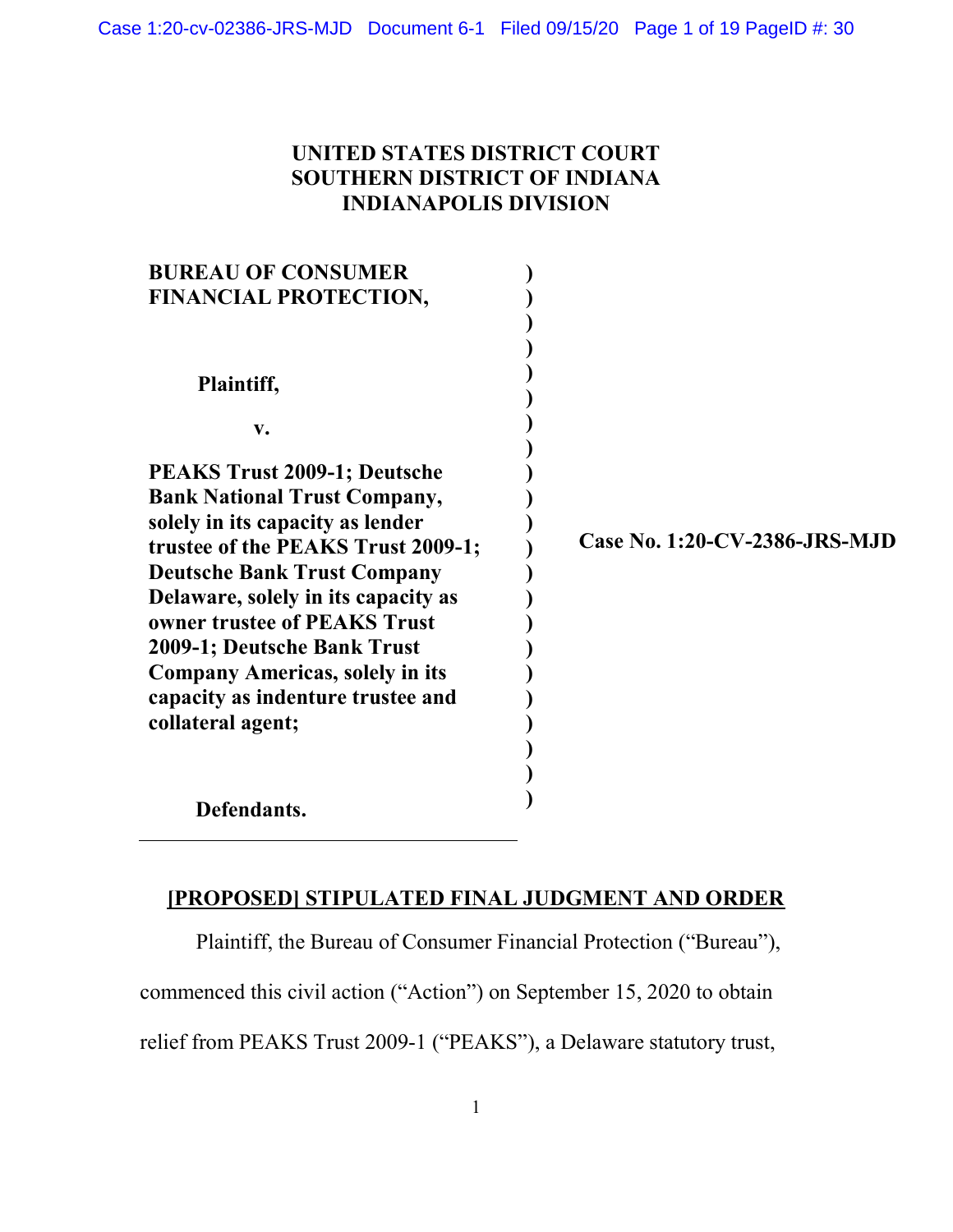Deutsche Bank National Trust Company ("DBNTC"), solely in its capacity as lender trustee of PEAKS, Deutsche Bank Trust Company Delaware ("DBTCD"), solely in its capacity as owner trustee of PEAKS, and Deutsche Bank Trust Company Americas ("DBTCA"), solely in its capacity as indenture trustee and collateral agent of PEAKS (collectively "Defendants," as defined below). The Bureau brought its Complaint ("Complaint") under sections 1031(a), 1036(a), 1054(a), and 1055 of the Consumer Financial Protection Act of 2010 ("CFPA"), 12 U.S.C. §§ 5531(a), 5536(a), 5564(a), and 5565, alleging violations of section 1036(a)(3) of the CFPA, 12 U.S.C. § 5536(a)(3), which prohibits any person from providing substantial assistance to a covered person or service provider engaging in unfair, deceptive, or abusive acts or practices.

The Bureau and the Defendants (together, the "Parties") have agreed to settle the Bureau's claims against Defendants and, by and through their counsel, request that this Court enter this Stipulated Final Judgment and Order ("Order").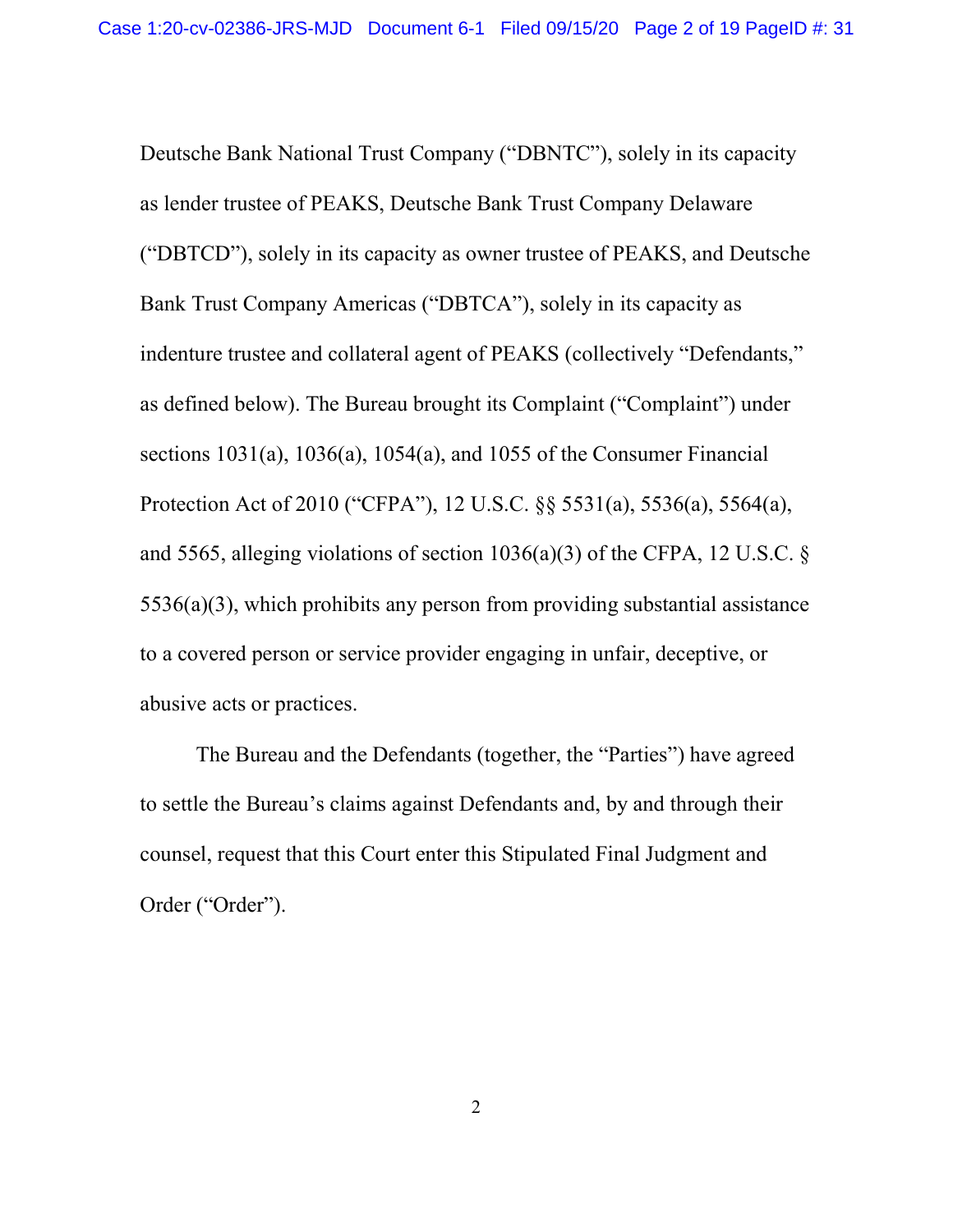## DEFINITIONS

In addition to the definitions set forth in the provisions above, the following definitions apply to this Order:

- 1. "Affected Consumer" means any student borrower who received a Loan (as defined below) that was not paid in full as of the Effective Date (as defined below).
- 2. "Consumer Information" means identifying information obtained by Defendants about any individual consumer in connection with the PEAKS Private Student Loan Program (as defined below), including that consumer's name, address, telephone number, email address, social security number, or any data that enables access to any account of that consumer (including a credit card, bank account, or other financial account). Consumer Information does not include any compilation or summary of Consumer Information if such compilation or summary does not include identifying information of individual consumers.
- 3. "Consumer Reporting Agency" has the same meaning as set forth in the Fair Credit Reporting Act, 15 U.S.C. § 1681a(f).
- 4. "Defendants" means PEAKS, and each of its successors and assigns,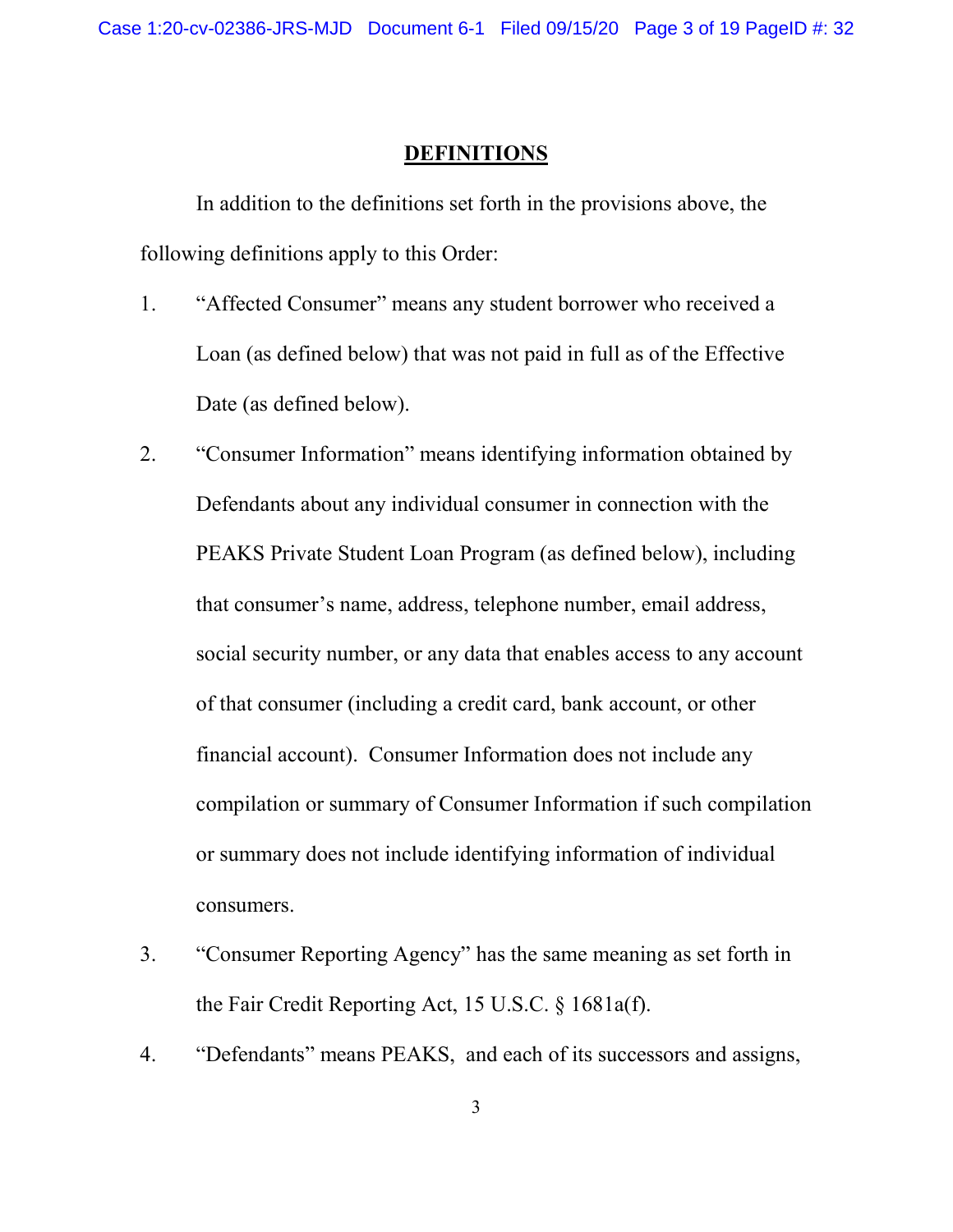and DBNTC, DBTCD, and DBTCA, in their respective capacities as lender trustee, owner trustee, and indenture trustee and collateral agent, and each of their successors and assigns.

- 5. "Effective Date" means the date on which this Order is issued.
- 6. "Enforcement Director" means the Assistant Director for the Office of Enforcement for the Bureau, or his/her delegee.
- 7. "ITT" means ITT Educational Services, Inc.
- 8. "Loan" means one of the private student loans entered into by or originated to students of ITT schools by a third party pursuant to the PEAKS Private Student Loan Program (as defined below) and purchased by PEAKS, including active loans and defaulted loans.
- 9. "PEAKS Private Student Loan Program" means the private student loan program which provided funding for students attending ITT schools established pursuant to a loan origination and sale agreement between the bank that originated loans to ITT students, ITT, PEAKS, and DBNTC, as lender trustee; a servicing agreement between PEAKS, DBTCA, as indenture trustee and collateral agent, ITT, and the Servicer; as well as an indenture and credit agreement and the PEAKS 2009-1 statutory trust agreement, to which DBTCA, as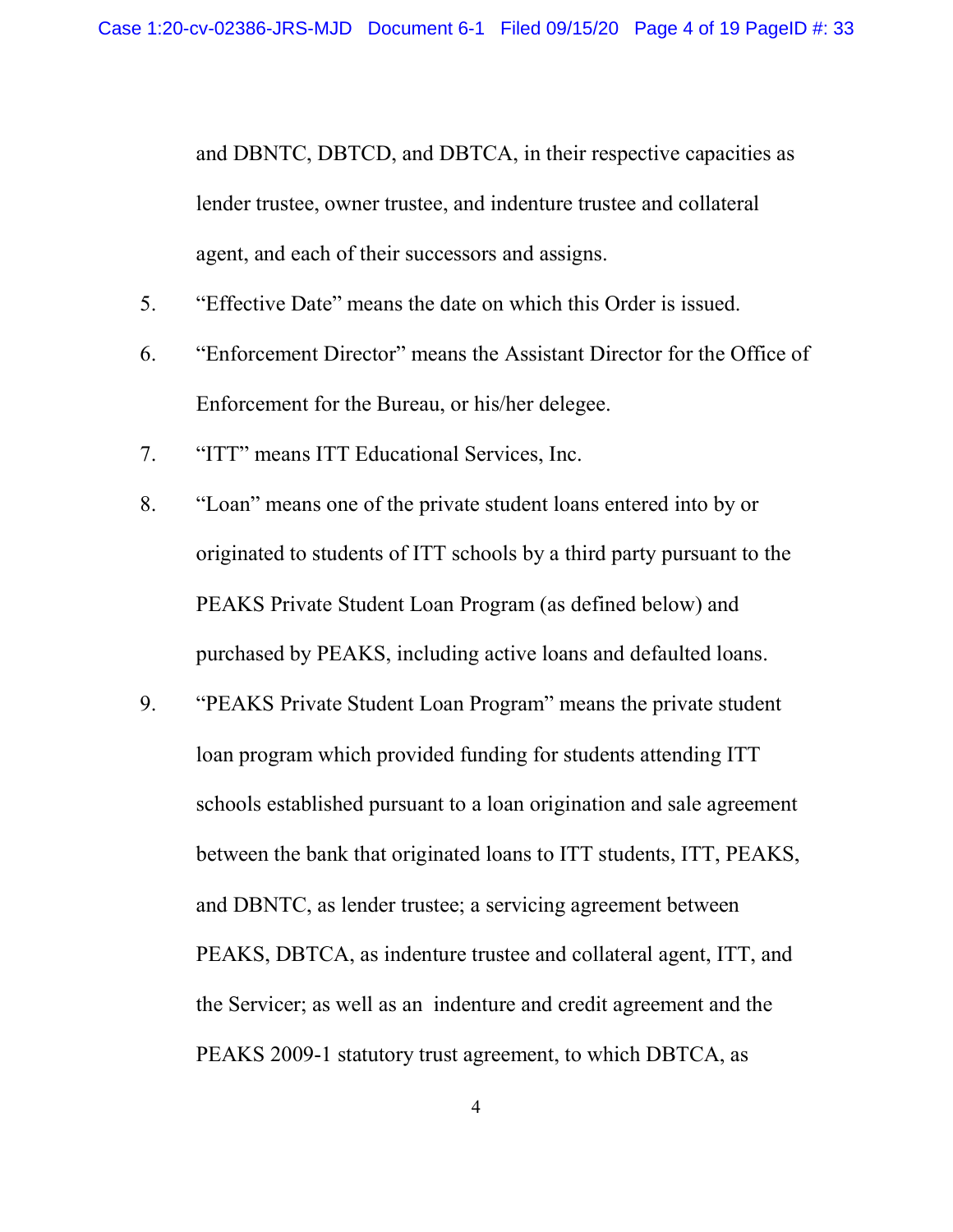indenture trustee and collateral agent, and DBTCD, as owner trustee, respectively, were parties.

- 10. "Redress Plan" means the comprehensive written plan for the Defendants' implementation of this Order.
- 11. "Servicer" means the third party contracted by PEAKS to perform servicing of the Loans, including performing all collections actions and acceptance of payments related to the Loans.

## **FINDINGS**

- 12. This Court has jurisdiction over the Parties and the subject matter of the Action.
- 13. The Complaint alleges claims upon which, if the Bureau were to prevail, relief may be granted under the CFPA. The relief provided in this Order is appropriate and available pursuant to sections 1054 and 1055 of the CFPA, 12 U.S.C. §§ 5564 and 5565.
- 14. The Parties agree to entry of this Order, without adjudication of any issue of fact or law, to settle and to resolve all matters arising from the conduct alleged in the Complaint.
- 15. Defendants neither admit nor deny any of the allegations in the Complaint except that, for the purposes of this Order, Defendants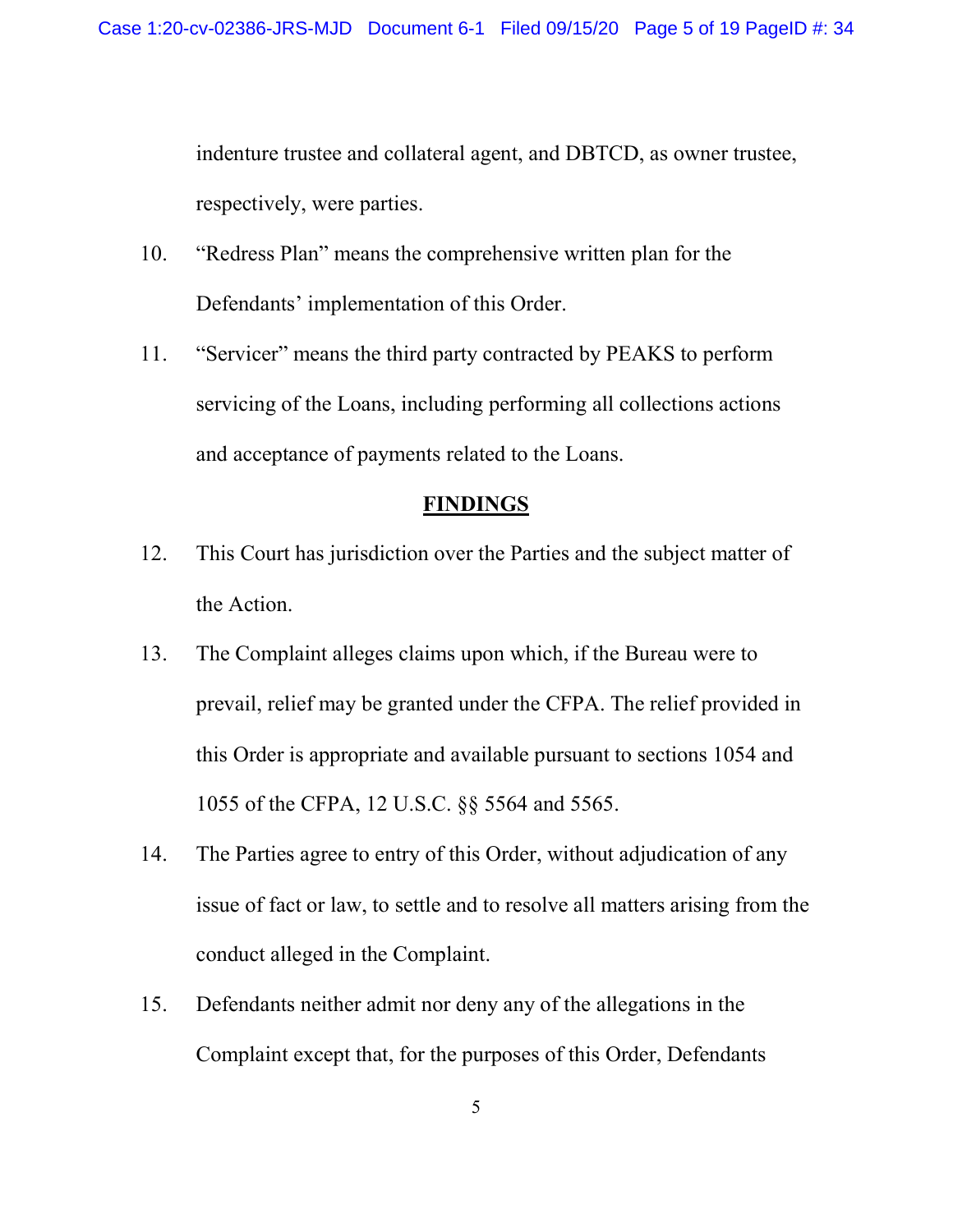admit the facts necessary to establish this Court's jurisdiction over them and over the subject matter of the Action.

- 16. PEAKS is an entity that was created for the PEAKS Private Student Loan Program for the purposes of, among other things, purchasing and holding beneficial ownership of the Loans. In connection with the PEAKS Private Student Loan Program, DBNTC, as lender trustee, holds legal title to the Loans on behalf of and for the benefit of PEAKS. Subject to certain conditions and limitations contained in certain PEAKS Private Student Loan Program agreements, servicing of the Loans is performed by the Servicer. PEAKS and the other Defendants will take the actions in this Order with respect to the Loans in accordance with their roles and responsibilities in the program documents, including, where applicable, acting through agents and contractors including the Servicer
- 17. The current balance of the Loans, including principal, outstanding interest, and outstanding fees, is approximately \$330 million.
- 18. PEAKS has not acquired, and will not acquire, loans other than the Loans, does not conduct business other than the PEAKS Private Student Loan Program, and intends to cease conducting that business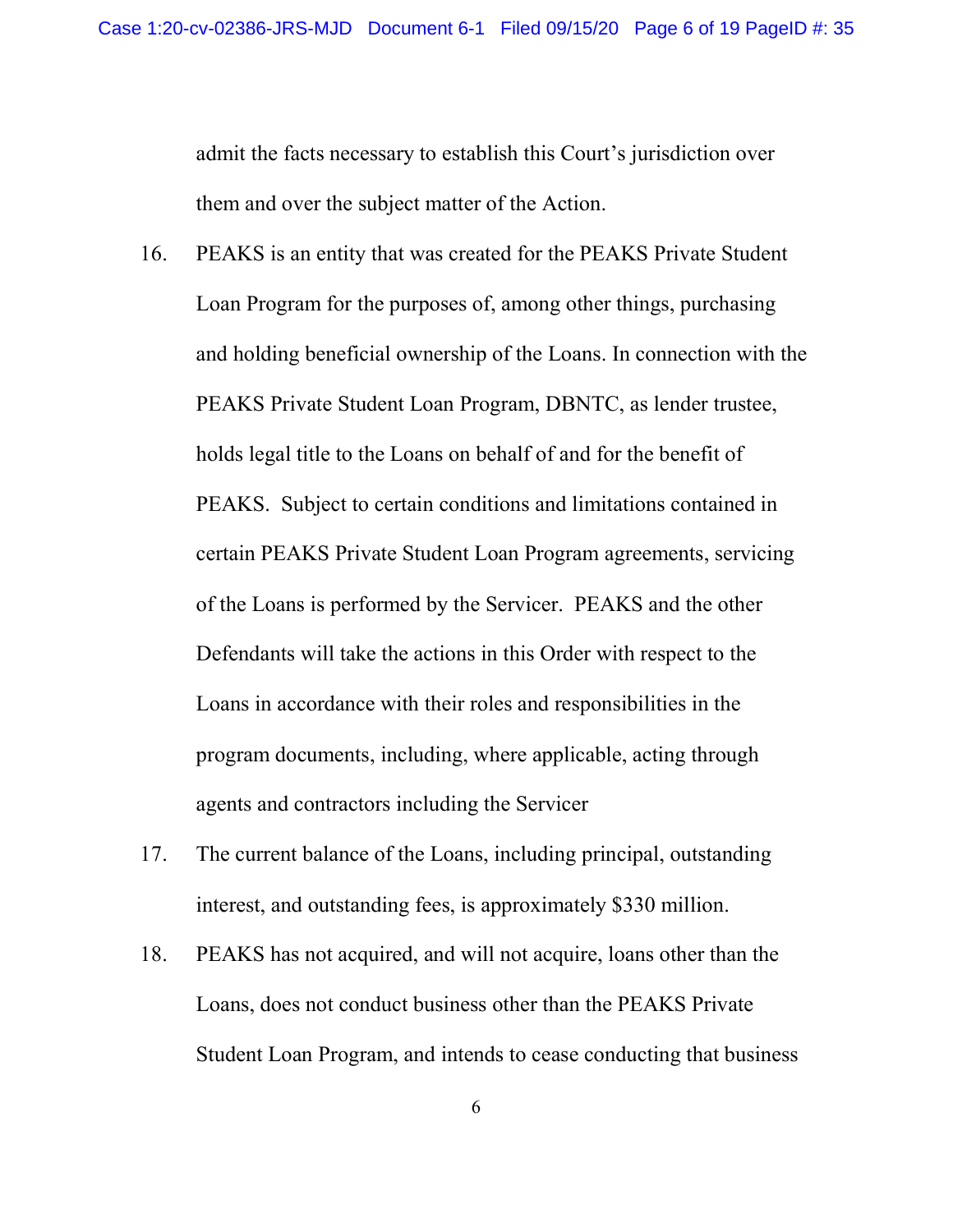upon the completion of its obligations as set out in this Order. Given that PEAKS will not conduct any additional business, the Bureau has agreed not to seek injunction, compliance, and reporting requirements beyond those specified in this Order.

- 19. Defendants waive service under Rule 4(d) of the Federal Rules of Civil Procedure and waive all rights to seek judicial review of or otherwise to challenge or to contest the validity of this Order. Defendants also waive any claim they may have under the Equal Access to Justice Act, 28 U.S.C. § 2412, concerning the prosecution of the Action to the date of this Order.
- 20. Entry of this Order is in the public interest.

## **ORDER**

## I.

# ORDER TO CEASE AND DESIST AND TO TAKE OTHER AFFIRMATIVE ACTION

## IT IS ORDERED that:

- 21. As of the Effective Date :
	- a. PEAKS will terminate all collections activities and terminate

the acceptance of payments from consumers related to any

Loan; and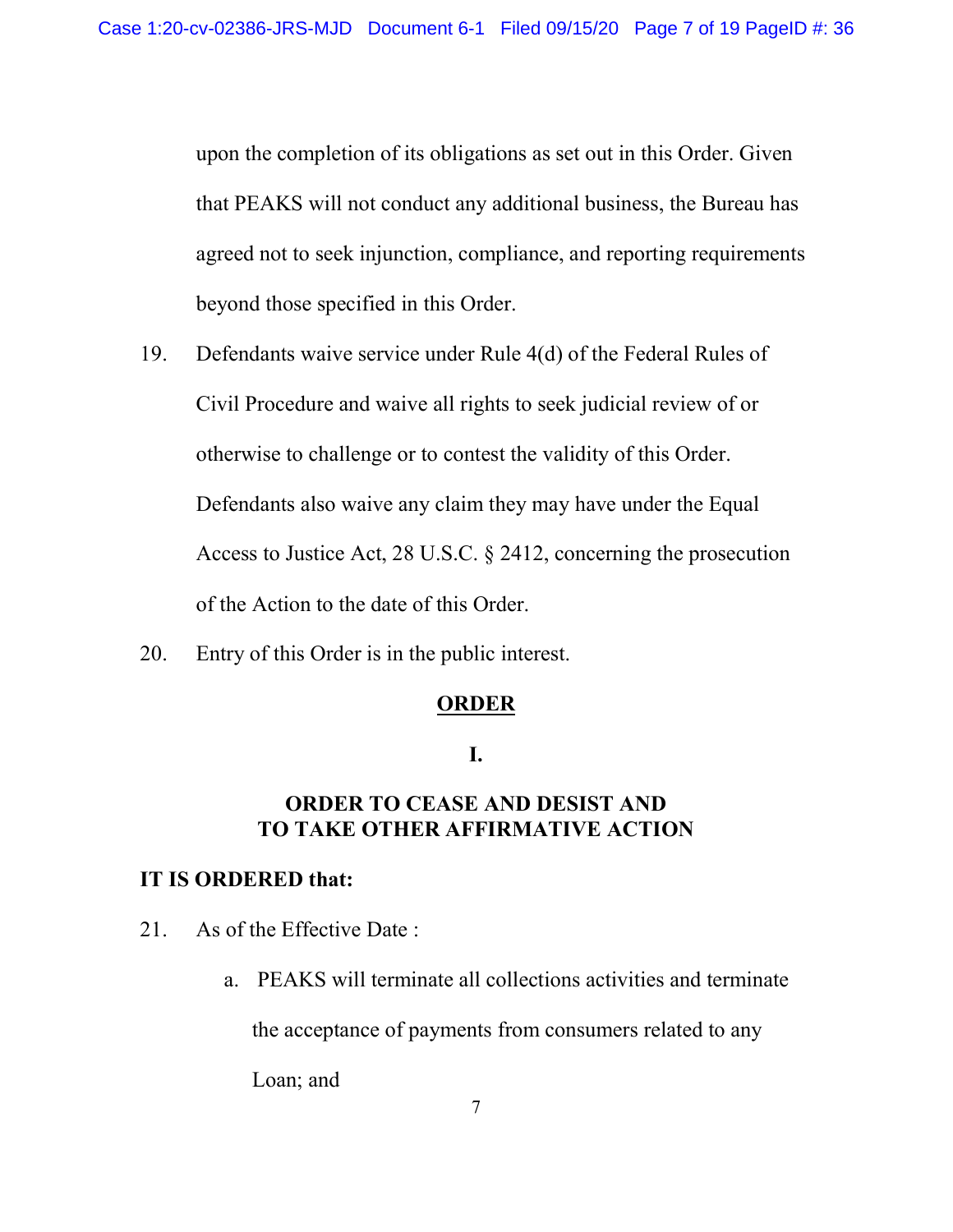- b. Defendants will take no further action, directly or through any agent or contractor, to enforce or to collect any Loan.
- c. Notwithstanding the requirements of subparagraphs (a) and (b) of this Paragraph, Defendants will not be regarded as in violation of this Order if they or the Servicer send out routine statements or notices that could be considered collection activity within 20 days after the Effective Date; nor will Defendants be regarded as in violation of this Order in the event that a payment from a consumer related to any Loan is discovered to have been accepted or processed after the Effective Date, provided that Defendants or the Servicer make efforts to return the payment to the consumer as specified in the Redress Plan.
- 22. Within 30 days of the Effective Date, PEAKS, DBNTC, as lender trustee, and DBTCA, as indenture trustee and collateral agent, will discharge and cancel all outstanding balances of all Affected Consumers' Loan accounts, including associated fees, charges, and interest.
- 23. Within 30 days of the Effective Date, PEAKS will cause the Servicer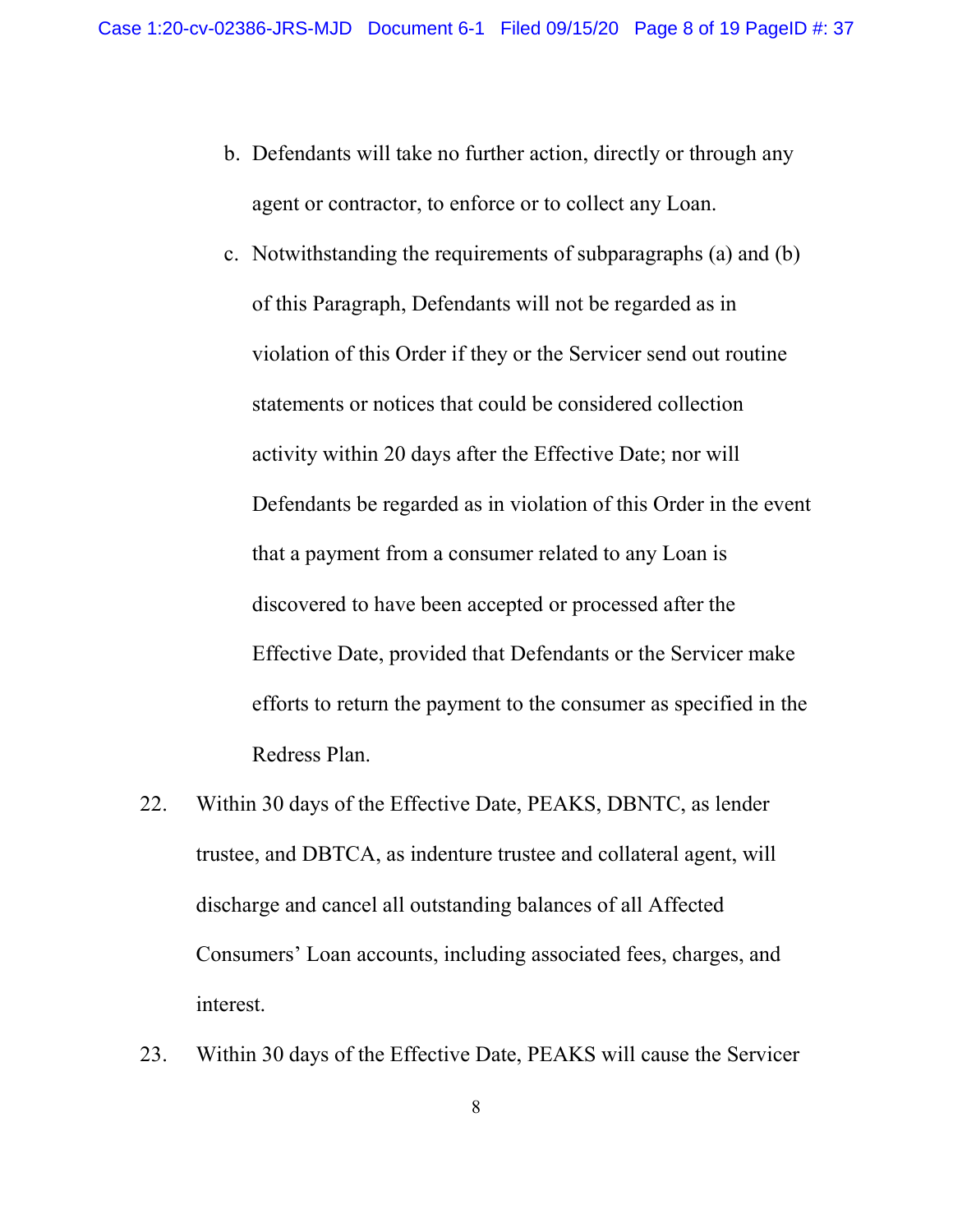to submit written requests to all Consumer Reporting Agencies to which Defendants or the Servicer has reported information about the Affected Consumers' Loans, directing those Consumer Reporting Agencies to delete the consumer trade lines associated with the Affected Consumers' Loans by updating those consumer trade lines with the appropriate codes to reflect that each of those consumer trade lines has been deleted and, if an explanation is required, with the codes referencing a negotiated court settlement.

- 24. Within 30 days of the Effective Date, PEAKS will send notifications to the Affected Consumers, by first class mail to the most recently available postal address contained in the Servicer's system of record for each Affected Consumer, informing them of the new status of their Loans, and the requested updated status of the credit reporting related to their Loans, consistent with this Order.
- 25. Except as and to the extent provided herein and in the Redress Plan, Defendants will relinquish all dominion, control, and title to all Loan payments made after the Effective Date. No part of those funds may be retained by Defendants.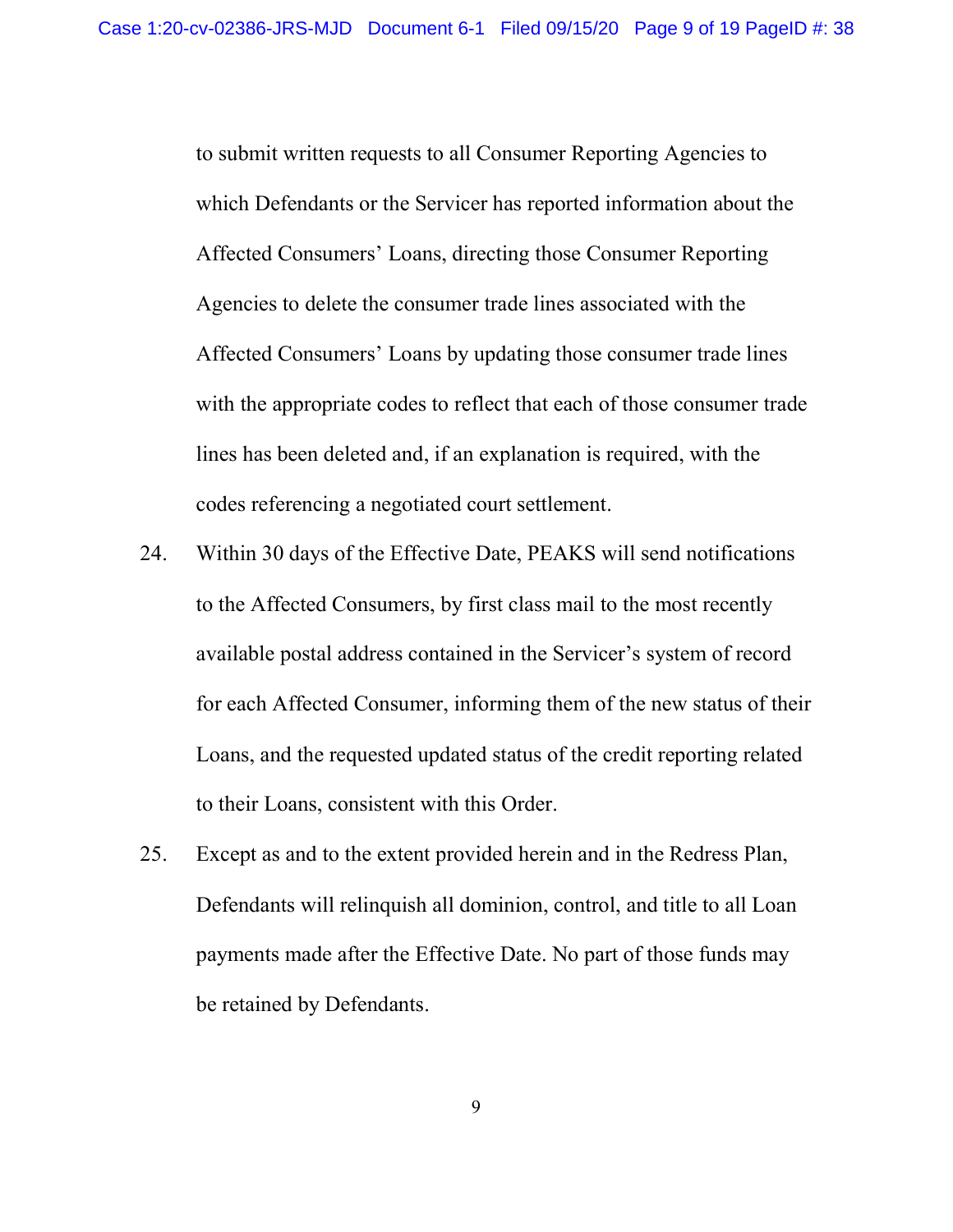- 26. In the event that Loan payments made after the Effective Date are Unreturnable Funds as defined in the Redress Plan, Defendants will pay any such funds to the Bureau, by wire transfer to the Bureau or to the Bureau's agent, according to the Bureau's wiring instructions. The Bureau may make continued attempts to distribute those funds to consumers. If the Bureau determines, in its sole discretion, that such additional distribution is wholly or partially impracticable or otherwise inappropriate, or if funds remain after the additional distribution is completed, the Bureau will deposit the remaining unreturnable funds with the United States Treasury as a miscellaneous receipt. Defendants will have no right to challenge any actions that the Bureau or its representatives may take under this Section.
- 27. Upon the Effective Date, Defendants will promptly begin implementation of the Redress Plan. The Enforcement Director has reviewed the Redress Plan and has made a determination of nonobjection. Defendants will implement and adhere to the steps, recommendations, deadlines, and timeframes outlined in the Redress Plan.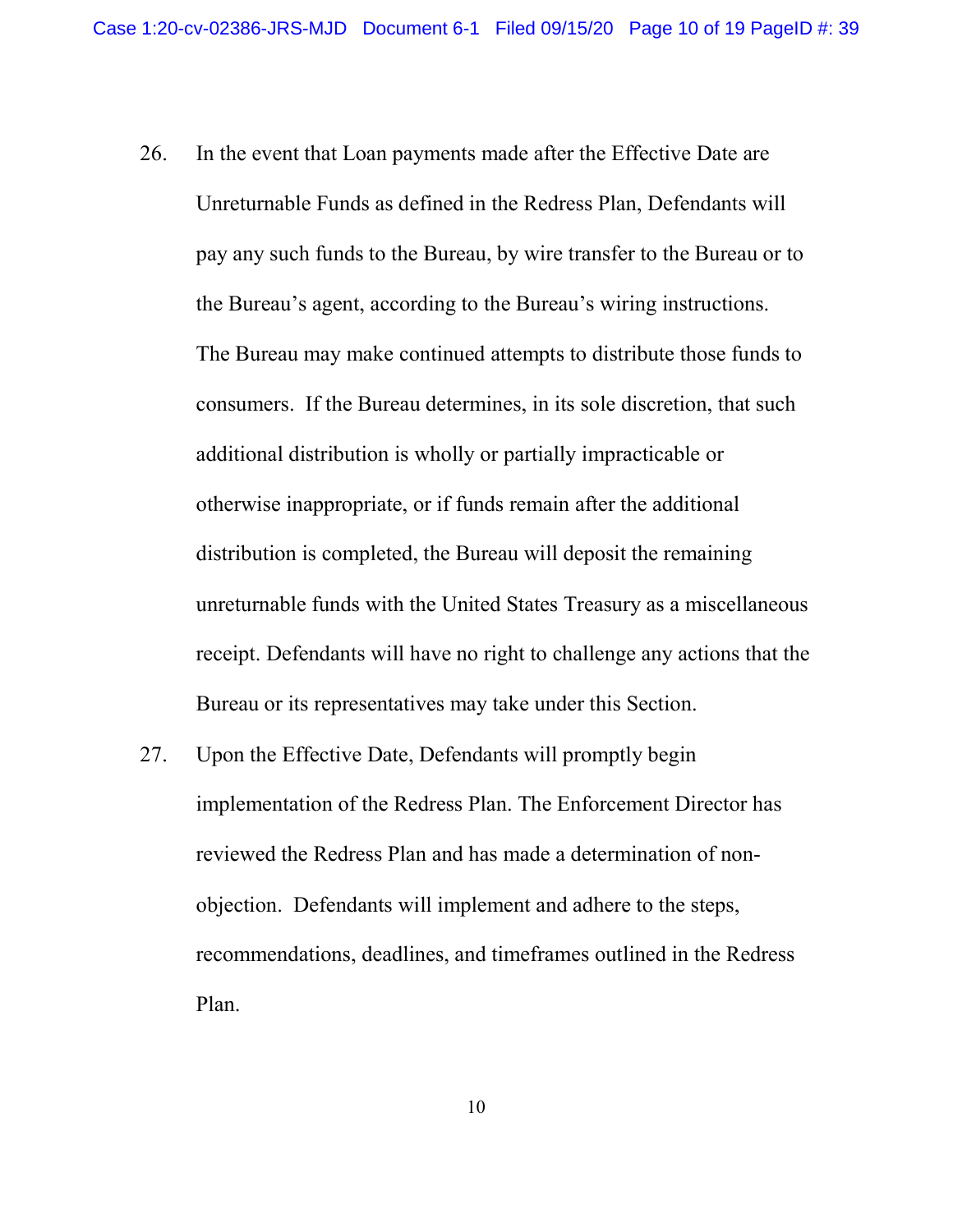- 28. The Redress Plan, among other things:
	- a. Specifies how Defendants or the Servicer will notify Affected Consumers, consistent with this Order, of (i) the new status of their Loans and (ii) the request to the Consumer Reporting Agencies for updated status of the credit reporting related to their Loans.
	- b. Provides an exemplar of written communications to be sent to Affected Consumers regarding their Loans or the redress provided in this Order.
	- c. Identifies a Servicer telephone number that will be active for 150 days after the Effective Date to assist Affected Consumers who have questions about the status of their Loan accounts, and describes the types of questions to which the Servicer will be prepared to respond.
	- d. Specifies the efforts that Defendants and the Servicer will undertake to prevent any payment made on a Loan from being accepted after the Effective Date, and the methods by which Defendants and the Servicer will attempt to return to the payor any payment received after the Effective Date.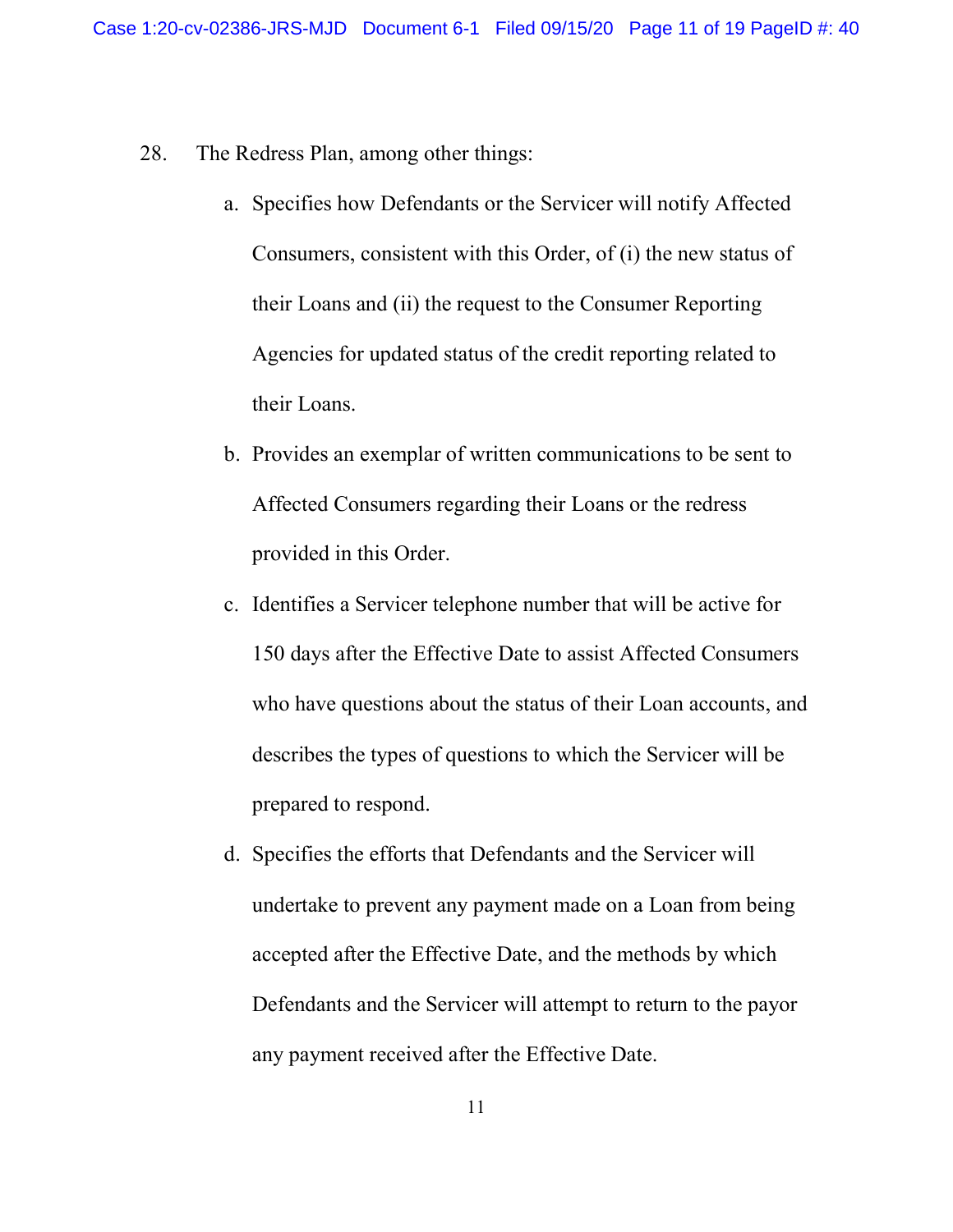29. Defendants may not condition the cancellation or discharge of debt, or the return of any payment made after the Effective Date, on any Affected Consumer or any person who made payments on the Loans waiving any right.

## II.

## CONSUMER INFORMATION

## IT IS FURTHER ORDERED that:

- 30. Defendants, and their officers, employees, representatives, and agents who receive actual notice of this Order, whether acting directly or indirectly, may not disclose, use, or benefit from Consumer Information, except as follows:
	- a. Consumer Information may be disclosed if requested by a government agency or required by law, regulation, or court order; and
	- b. Consumer Information may be used to effectuate and to carry out the obligations set forth in this Order.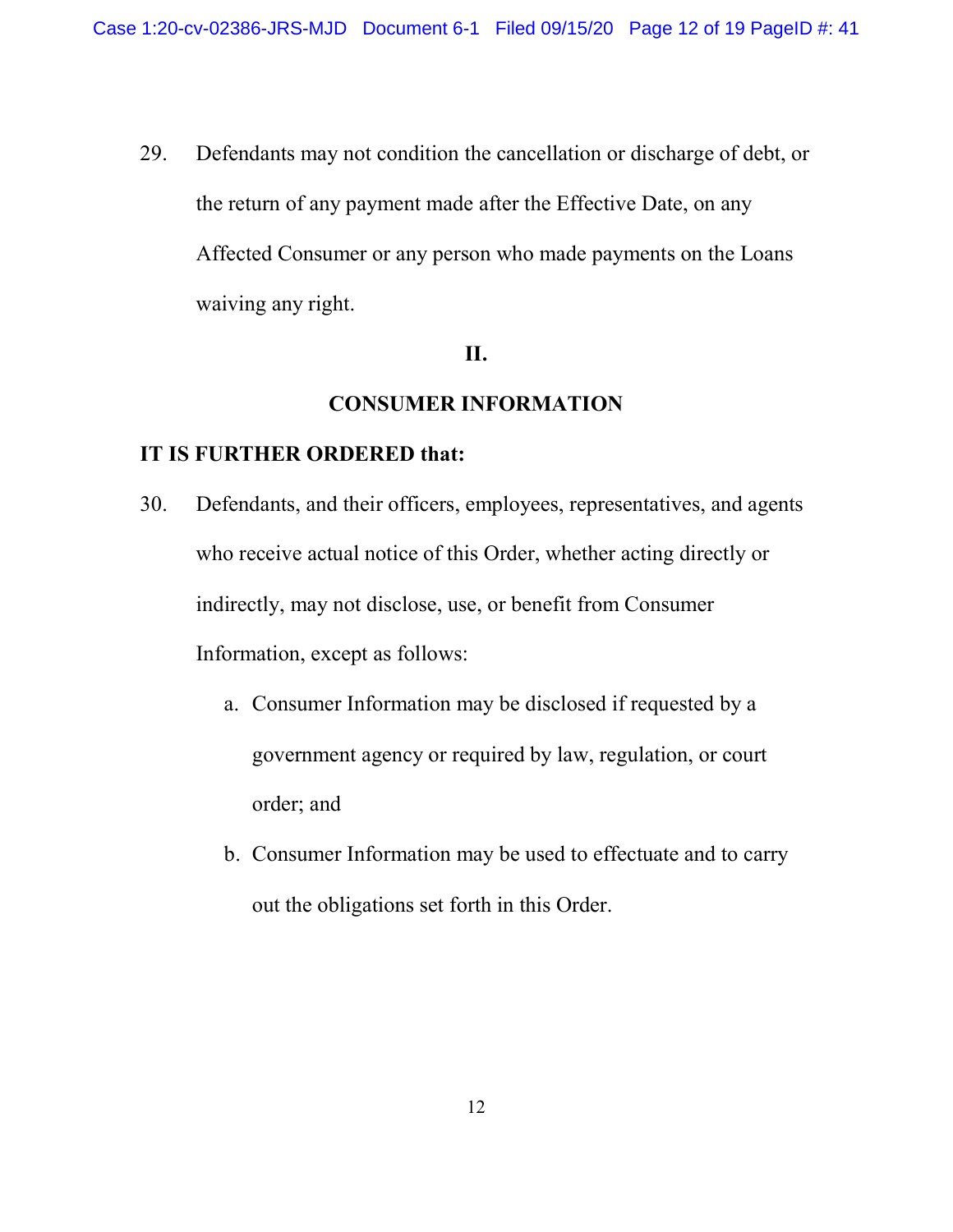#### III.

#### REPORTING REQUIREMENTS

## IT IS FURTHER ORDERED that:

- 31. Defendants will notify the Bureau of any development that may affect their compliance with obligations arising under this Order, including but not limited to dissolution, assignment, sale or merger of PEAKS, or other action that would result in the emergence of a successor entity to PEAKS; the creation of a subsidiary, parent, or affiliate of PEAKS that engages in any acts or practices subject to this Order; the filing of any bankruptcy or insolvency proceeding by or against PEAKS; a change in PEAKS's name or address; or any change in the status of DBNTC, DBTCD, or DBTCA in their capacity as lender trustee, owner trustee, or indenture trustee and collateral agent of PEAKS. Defendants will provide this notice, if practicable, at least 30 days before the development, but in any case no later than 14 days after the development.
- 32. Within 120 days of the Effective Date, Defendants will submit to the Enforcement Director an accurate written compliance progress report that: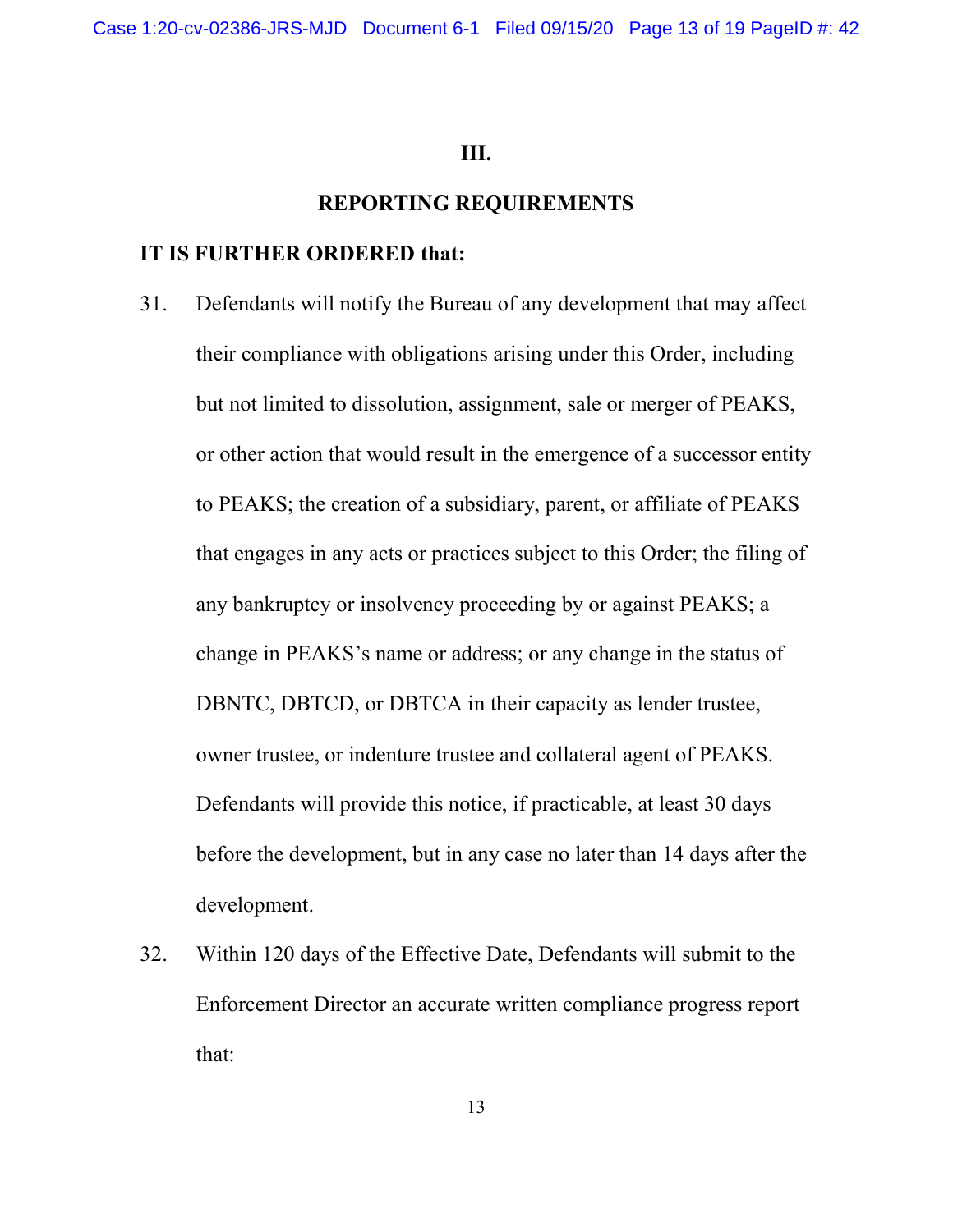- a. Describes in detail the manner and form in which Defendants have complied with this Order; and
- b. Attaches a copy of each Order Acknowledgment obtained under Section IV of this Order, unless previously submitted to the Bureau.

## IV.

# ORDER DISTRIBUTION AND ACKNOWLEDGEMENT IT IS FURTHER ORDERED that:

- 33. Within 30 days of the Effective Date, Defendants will deliver a copy of this Order to the Servicer and to any manager, employee, service provider, or other agent or representative who has responsibilities related to compliance with this Order.
- 34. Defendants will secure a signed and dated statement acknowledging receipt of a copy of this Order, ensuring that any electronic signatures comply with requirements of the E-Sign Act, 15 U.S.C. § 7001 et seq., within 30 days of delivery, from all persons and entities receiving a copy of this Order under Paragraph 33 hereof.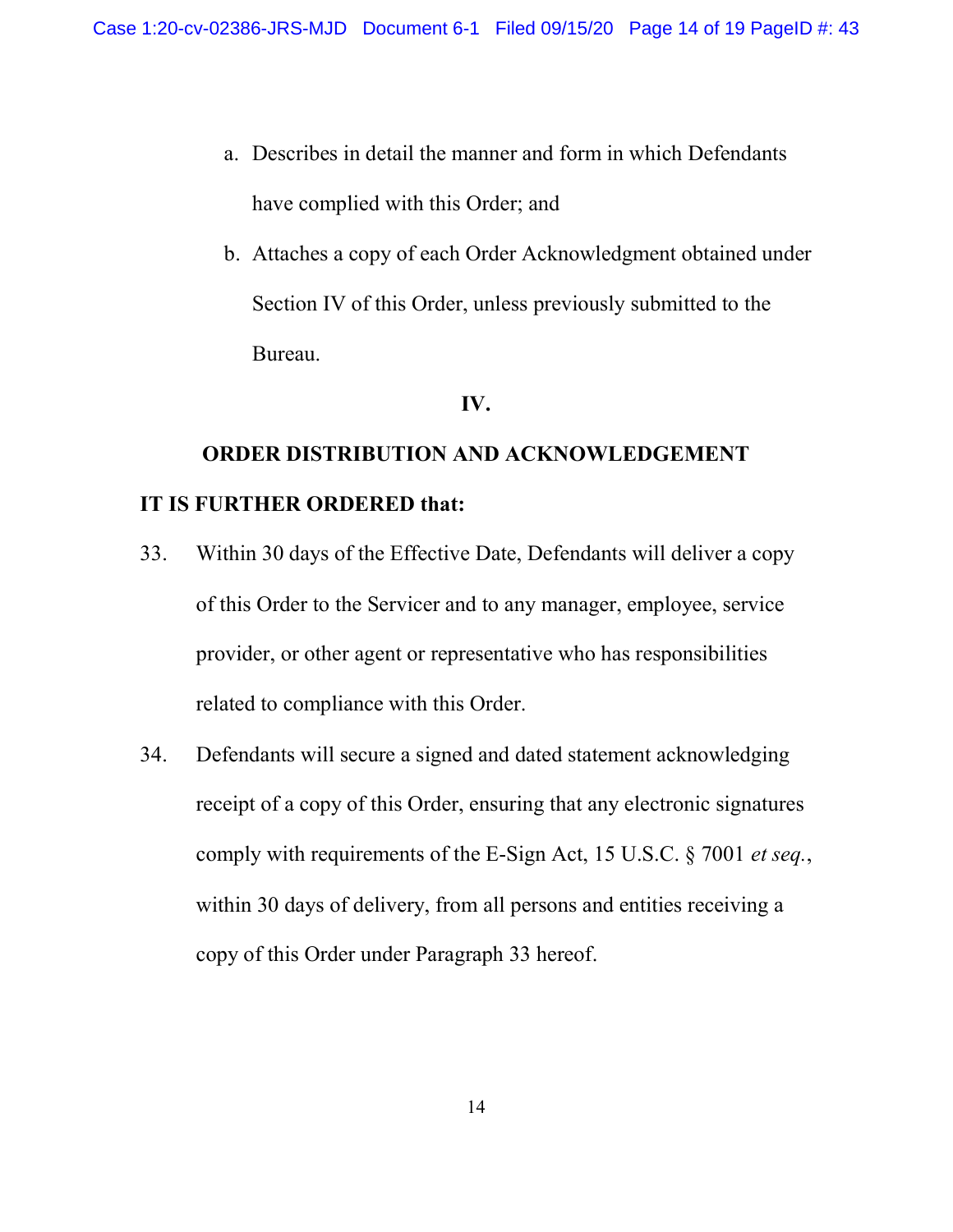#### V.

## RECORDKEEPING

## IT IS FURTHER ORDERED that:

- 35. For three years from the Effective Date, Defendants will maintain all documents and records necessary to demonstrate full compliance with this Order, including all submissions made to the Bureau pursuant to Paragraph 32(a) hereof.
- 36. Defendants must make the documents identified in Paragraph 35 hereof available to the Bureau upon the Bureau's request.

## VI.

#### NOTICES

## IT IS FURTHER ORDERED that:

37. Unless otherwise directed in writing by the Bureau, Defendants will provide all submissions, requests, communications, or other documents relating to this Order that need to be sent to the Bureau in writing, with the subject line, "Re: PEAKS Trust 2009-1, Case No. 1:20-CV-2386 (S.D. Ind.)," and will send those materials by overnight courier or first class mail to the below address and contemporaneously by email to: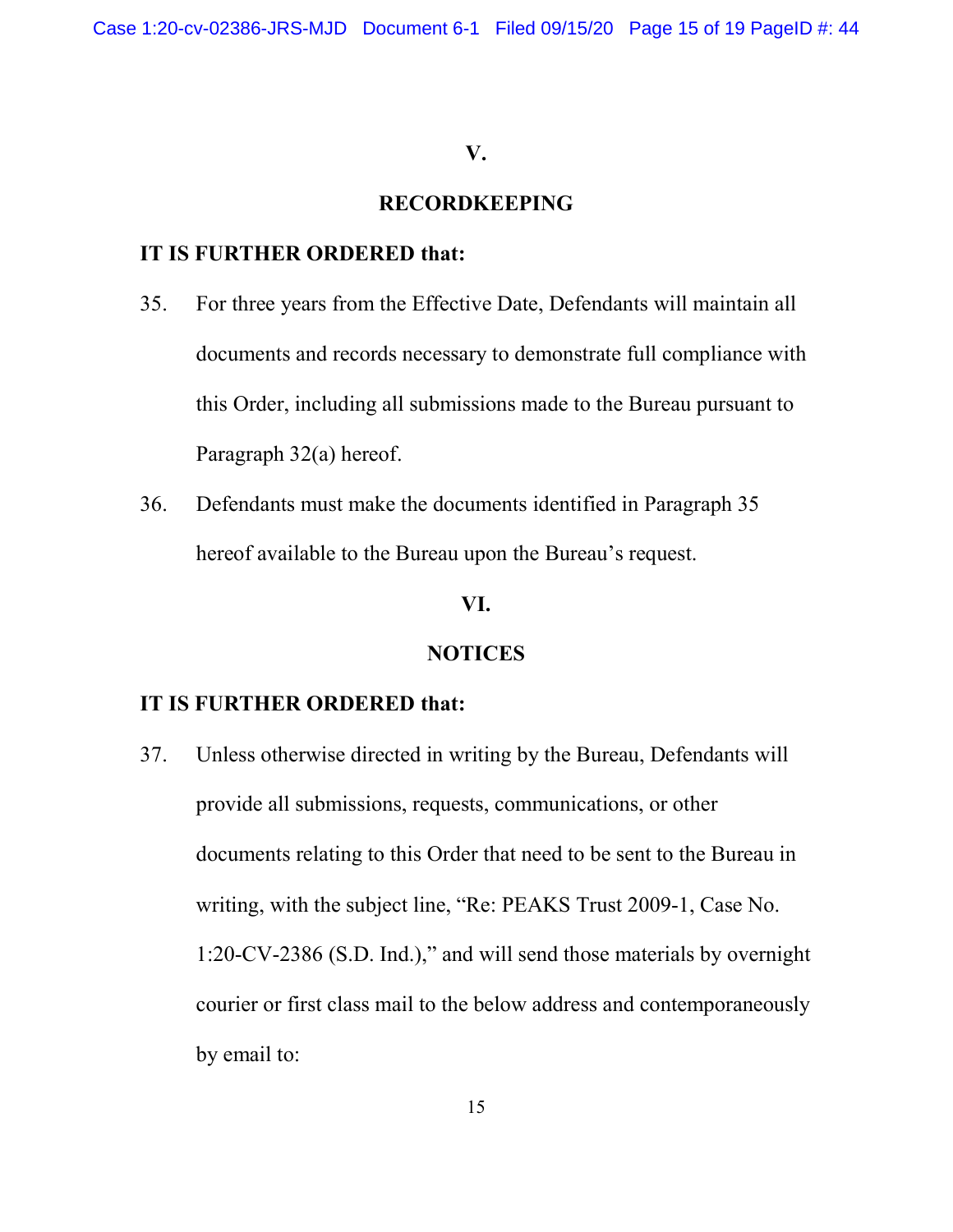CFPB\_Enforcement\_Compliance@cfpb.gov

Assistant Director for Enforcement Bureau of Consumer Financial Protection ATTENTION: Office of Enforcement 1700 G Street, N.W. Washington, D.C. 20552

## VII.

#### COOPERATION WITH THE BUREAU

## IT IS FURTHER ORDERED that:

- 38. Defendants will cooperate fully with the Bureau in this matter and in any Bureau investigation related to or associated with the conduct alleged in the Complaint. Defendants will provide truthful and complete non-privileged, non-work product information, evidence, and testimony. Defendants will appear and will cause their officers, employees, representatives, or agents to appear for interviews, discovery, hearings, trials, and any other proceedings that the Bureau reasonably may request upon 10 business days written notice, or other reasonable notice, at such places and times as the Bureau may designate, without the service of compulsory process.
- 39. Nothing in this Order will limit the Bureau's lawful use of civil investigative demands under 12 C.F.R. § 1080.6, examinations under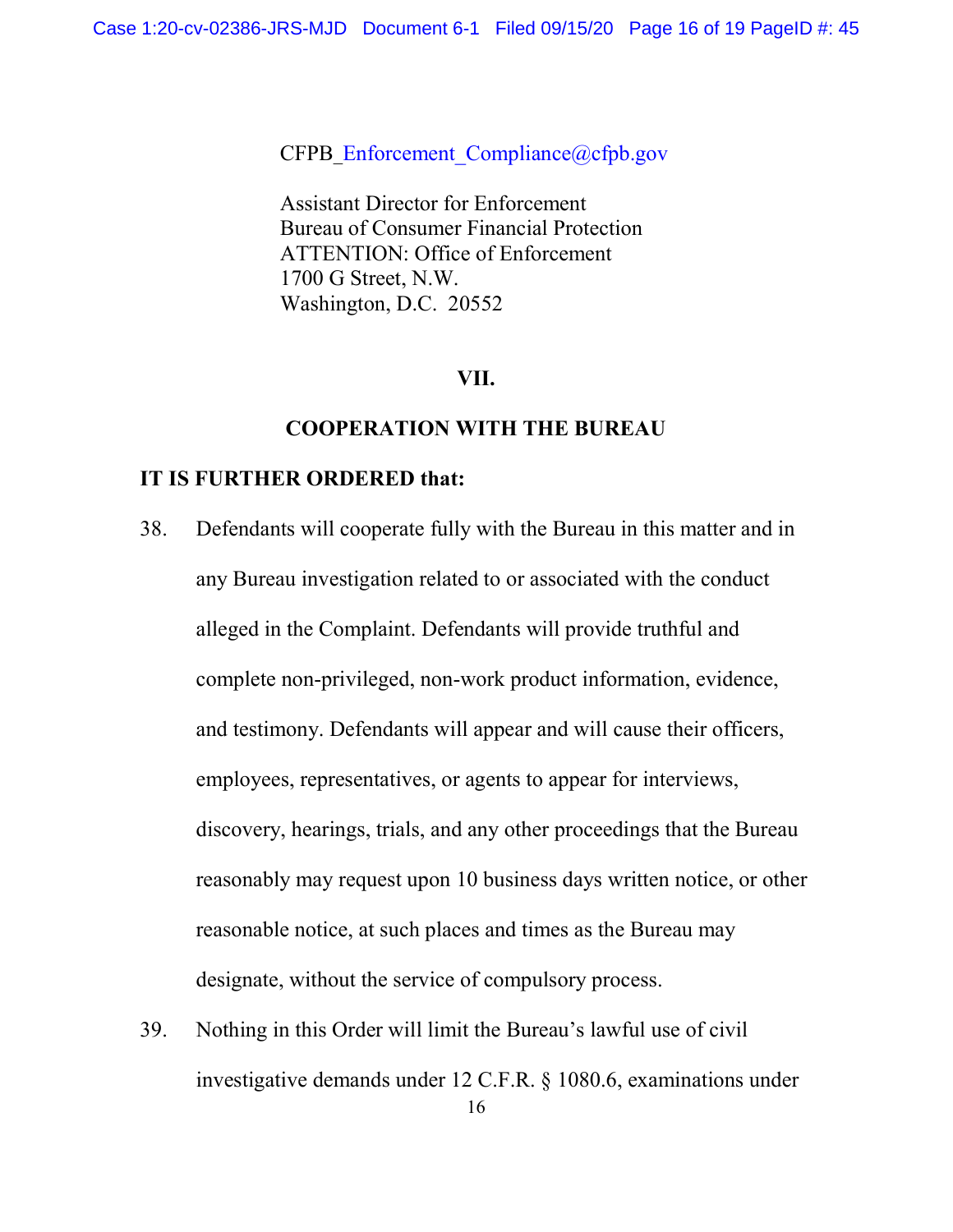Federal Rules of Bankruptcy Procedure 2004, or any other discovery device available under federal statute or the Bankruptcy Code, 11 U.S.C. § 101 *et seq.*, subject to Defendants' ability to seek a protective order.

#### VIII.

#### **RELEASE**

## IT IS FURTHER ORDERED that:

40. The Bureau releases and discharges PEAKS, DBNTC solely in its capacity as lender trustee of PEAKS, DBTCD solely in its capacity as owner trustee of PEAKS, and DBTCA solely in its capacity as indenture trustee and collateral agent of PEAKS, from all potential liability for violations of law that the Bureau has or might have asserted based on the practices described in the Complaint, to the extent such practices occurred before the Effective Date and the Bureau knows about them as of the Effective Date. The Bureau may use the practices described in the Complaint in future enforcement actions against Defendants, including, without limitation, to establish a pattern or practice of violations or the continuation of a pattern or practice of violations or to calculate the amount of any penalty. This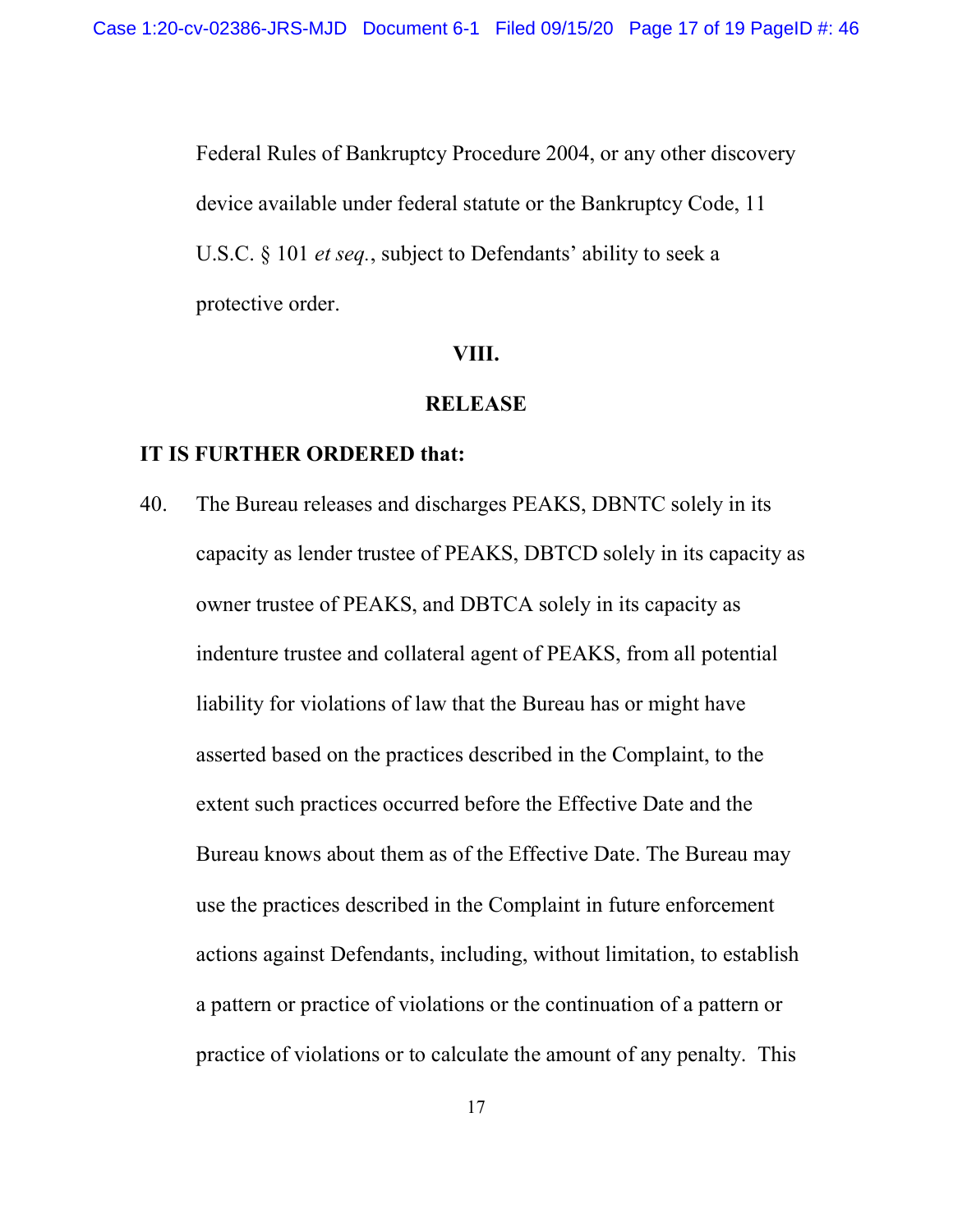release does not preclude or affect any right of the Bureau to determine and ensure compliance with this Order, or to seek penalties for any violations of this Order.

41. This Order will not prejudice or otherwise negatively affect the Bureau's claims against any other party. Nothing in this Order will be deemed to preclude the Bureau from pursuing claims against other parties based on the practices described in the Complaint.

#### IX.

#### MISCELLANEOUS

#### IT IS FURTHER ORDERED that:

- 42. Each of the Parties is responsible for its own costs and expenses, including, without limitation, attorneys' fees.
- 43. Notwithstanding the provisions of Section X hereof, any time limit for performance fixed by this Order may be extended by mutual written agreement of the Parties and without further Court approval. Additionally, details related to the administration of Sections III through VIII of the Order may be modified by written agreement of the Parties and without further Court approval. Any other